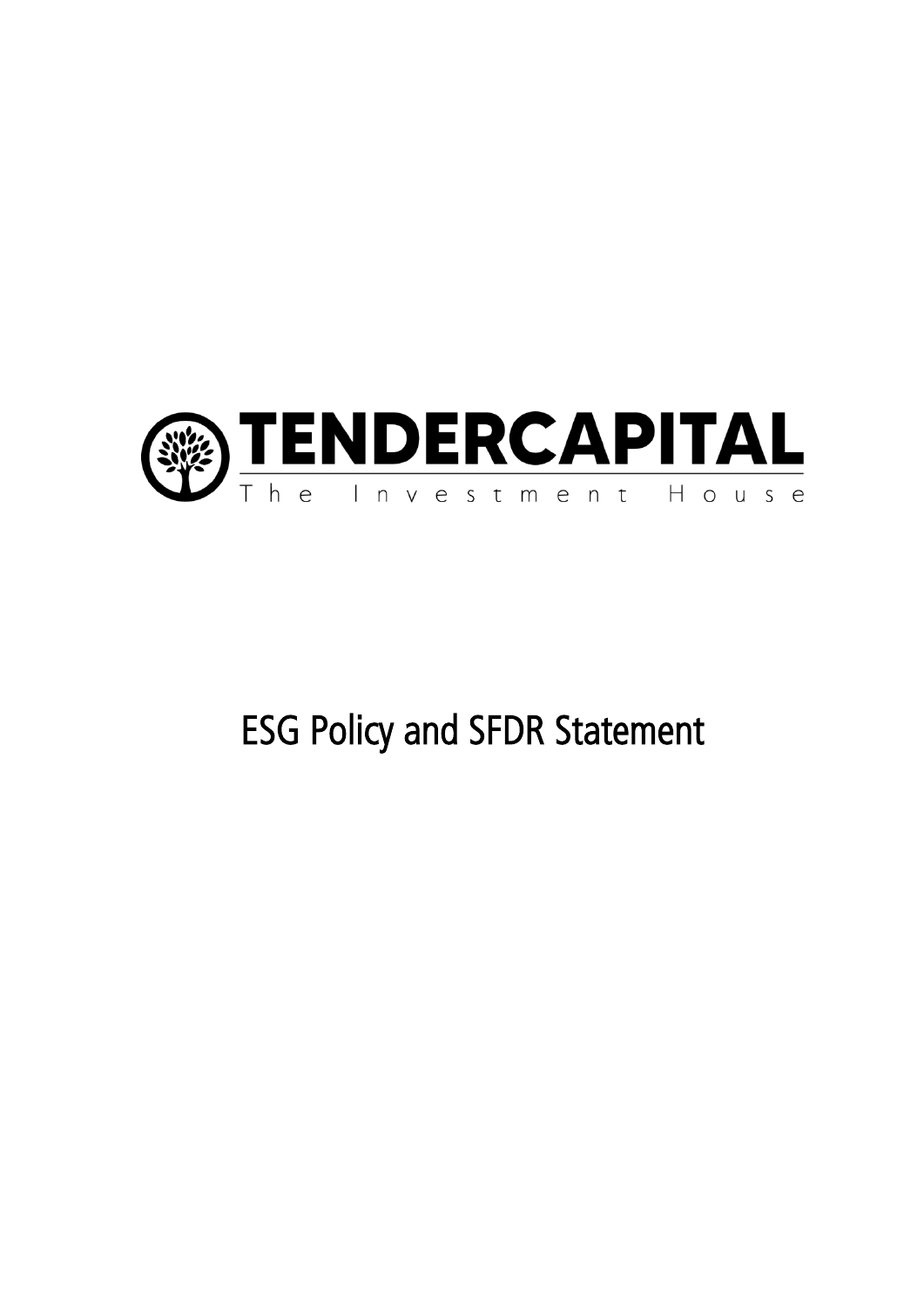# Table of contents

| $\mathbf{1}$ . |  |  |  |
|----------------|--|--|--|
|                |  |  |  |
| 1.2.           |  |  |  |
| 1.3.           |  |  |  |
| 2.             |  |  |  |
| 2.1.           |  |  |  |
| 3.             |  |  |  |
| 4.             |  |  |  |
| 5.             |  |  |  |
| 5.1.           |  |  |  |
| 5.1.1.         |  |  |  |
| 5.1.2.         |  |  |  |
| 6.             |  |  |  |
|                |  |  |  |
| 6.2.           |  |  |  |
| 6.3.           |  |  |  |
| 7.             |  |  |  |
| 8.             |  |  |  |
|                |  |  |  |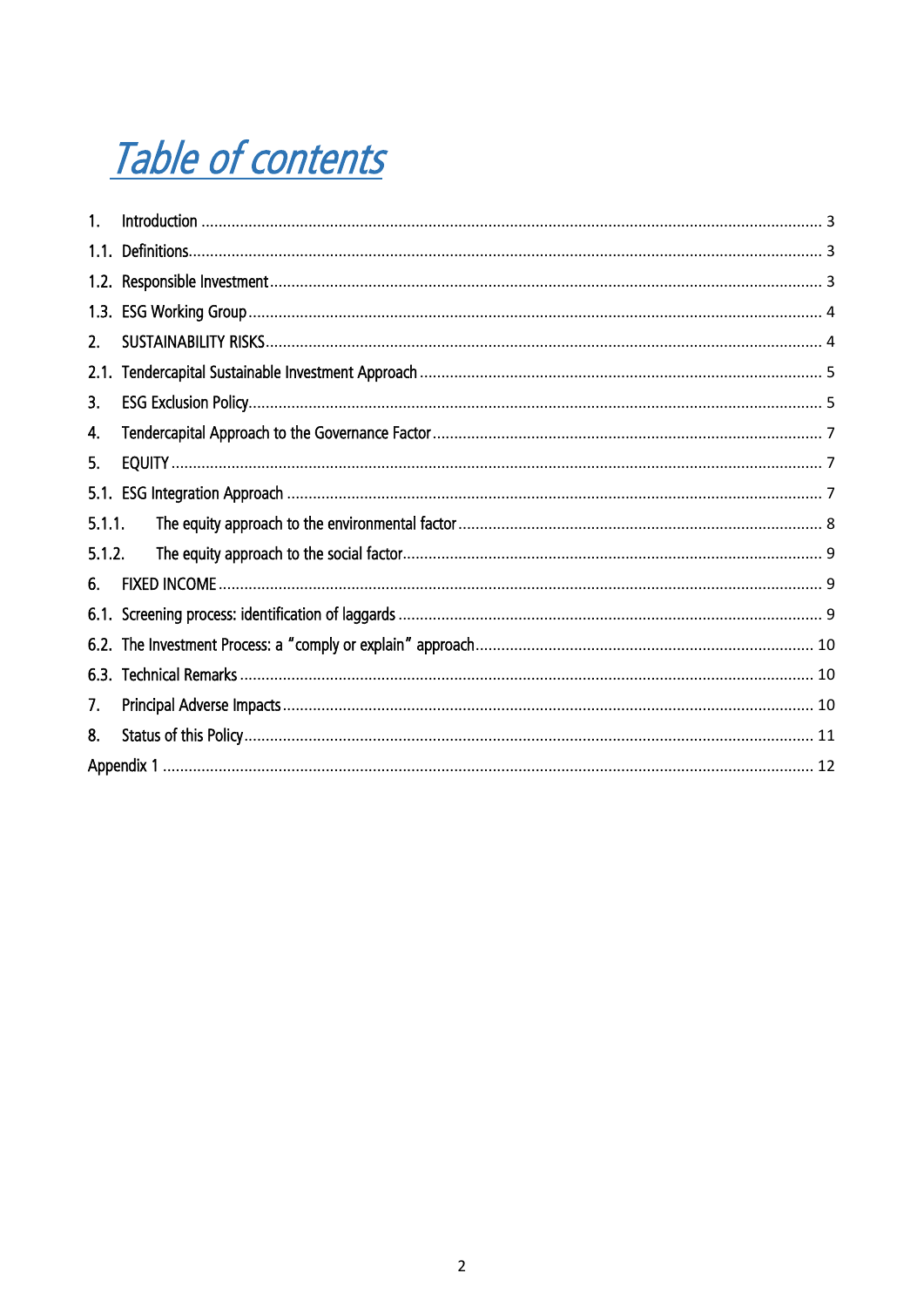#### 1. Introduction

<span id="page-2-0"></span>This policy outlines Tendercapital Limited (the "Firm" or "Tendercapital") commitment and approach to developing and integrating Environmental, Social and Governance ("ESG") within the Firm's culture and its investment framework.

Tendercapital is firmly convinced that the value creation for its stakeholders and in general the development of a sustainable long term strategy for its portfolios require the introduction of ESG guidelines into all the phases of its activity.

Responsible investments are intrinsic to everything the Firm does to deliver its primary objective of value creation.

Environmental and social challenges (wealth distribution, pollution, climate change, depletion of natural resources, skewed demographics, etc.) are exposing investors to a specific set of risks: stranded assets, regulatory instability, reputational fallout, environmental surtaxes, costs from lengthy court proceedings and heightened market volatility to name but a few. Those risks contributed to a gradual change in the investment approach with new priorities emerging. environmental and social sustainability grown up as increasing factors of incidence in investment decisions.

Tendercapital priority is to best meet its clients' long term objectives while fostering the adoption of economic models that are fully consistent with the UN Sustainable Development Goals. This engagement is not only expressed in the investment process and portfolios, it is also reflected in the strong support the Firm brings to collaborative initiatives that contribute to shaping its industry.

Tendercapital is a signatory of the United Nations Principles for Responsible Investment and is committed to developing its own business in line with those principles.

#### 1.1. Definitions

<span id="page-2-1"></span>ESG means "Environmental, Social and Governance" criteria, which are three central factors in measuring the sustainability and ethical impact of an investment in an issuer's securities. By way of example, the "environmental" aspect may cover the company's impact on nature and the environment issues such as biodiversity and land use, carbon emissions, energy, efficiency; the "social" aspect may include employment issues, welfare, human rights, healthcare, community relations, privacy and data security; and the "governance" aspect may cover factors related to a company's overall corporate culture such as business ethics, board committees and pay. These examples are indicative only and do not necessarily determine the policy of specific Funds. For more precise information, investors should consult the investment policy of the relevant Funds and the websites that may be listed there.

ESG Provider means a provider of ESG research, reporting, screening, data, rating and/or analysis, including but not limited to third party index providers, consulting firms or members of the Tendercapital Group.

EU Taxonomy Regulation means Regulation (EU) 2020/852 of the European Parliament and of the Council of 18 June 2020 on the establishment of a framework to facilitate sustainable investment, and amending Regulation (EU) 2019/2088.

RI means Responsible Investment, which is a strategy and practice to incorporate Environmental, Social and Governance (ESG) factors in investment decisions and active ownership.

SFDR means Regulation (EU) 2019/2088 of the European Parliament and of the Council of 27 November 2019 on sustainability-related disclosures in the financial services sector.

#### 1.2. Responsible Investment

<span id="page-2-2"></span>Tendercapital became a signatory of the United Nations' Principles for Responsible Investing (PRI) in 2018 and has such, it has formally committed to the following principles:

Principle 1: We will incorporate ESG issues into investment analysis and decision-making processes.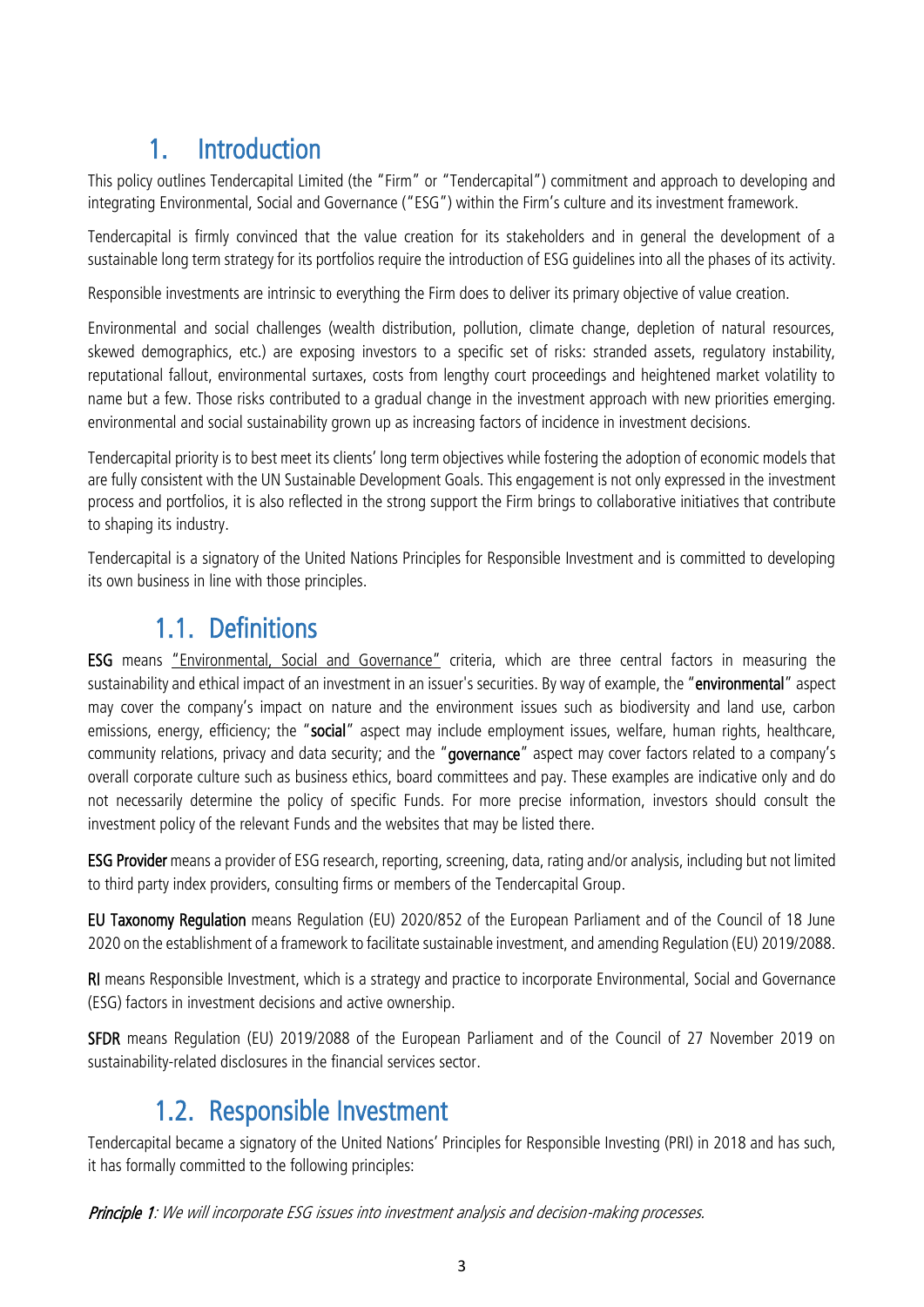Principle 2: We will be active owners and incorporate ESG issues into our ownership policies and practices.

Principle 3: We will seek appropriate disclosure on ESG issues by the entities in which we invest.

Principle 4: We will promote acceptance and implementation of the Principles within the investment industry.

Principle 5: We will work together to enhance our effectiveness in implementing the Principles.

Principle 6: We will each report on our activities and progress towards implementing the Principle.

(…) In signing the Principles, we as investors publicly commit to adopt and implement them, where consistent with our fiduciary responsibilities. We also commit to evaluate the effectiveness and improve the content of the Principles over time. We believe this will improve our ability to meet commitments to beneficiaries as well as better align our investment activities with the broader interests of society.

We encourage other investors to adopt the Principles."

As the PRI are becoming the global standard in responsible investing, it was a natural framework for the Firm to adopt those principles in order to further strengthen its on-going commitment to responsible investing and ESG matters generally. Tendercapital encourages the investment team to utilise ESG knowledge into the investment decision-making process within the relevant strategies.

A strong ESG proposition can enhance investment returns by allocating capital to more promising and more sustainable opportunities (for example, renewables, waste reduction, and innovative materials, energy management)

<span id="page-3-0"></span>When it comes to ESG, it is important to bear in mind that a do-nothing approach is usually an eroding line.

#### 1.3. ESG Working Group

Tendercapital has set up a dedicated ESG Working Group in order to carry out the activities as outlined by the UN Principles of Responsible Investment.

The ESG Working Group is composed of four members across different functions: investment, risk, compliance and legal. The primary objective of the team is to define a framework for the incorporation of the ESG factors in the investment process. Tendercapital believes that environmental, social, and governance integration is important for all asset classes and investment strategies. The team integrates material ESG considerations into its investment processes in ways that are consistent with their asset classes and strategies.

Incorporating ESG principles ultimately leads to better investment outcomes for the Firm's clients. With its foundation in active management, the team is able to identify and analyse material ESG issues.

Tendercapital defines its ESG research process through the evaluation of a company's purpose and responsibility. For the Firm, purpose refers to the impact that the Firm expects from its funds while responsibility refers to how Tendercapital manages its ESG risks in achieving its purpose.

<span id="page-3-1"></span>Tendercapital also seeks to embed ESG and the above-mentioned sustainability considerations in the wider firm activities.

#### 2. SUSTAINABILITY RISKS

Pursuant to article 3 SFDR, Financial market participant shall publish on their websites information about their policy on the integration of sustainability risks in their investment decision-making process.

Indeed, under SFDR, "sustainability investment" means " an investment in an economic activity that contributes to an environmental objective, as measured, for example, by key resource efficiency indicators on the use of energy, renewable energy, raw materials, water and land, on the production of waste, and greenhouse gas emissions, or on its impact on biodiversity and the circular economy, or an investment in an economic activity that contributes to a social objective, in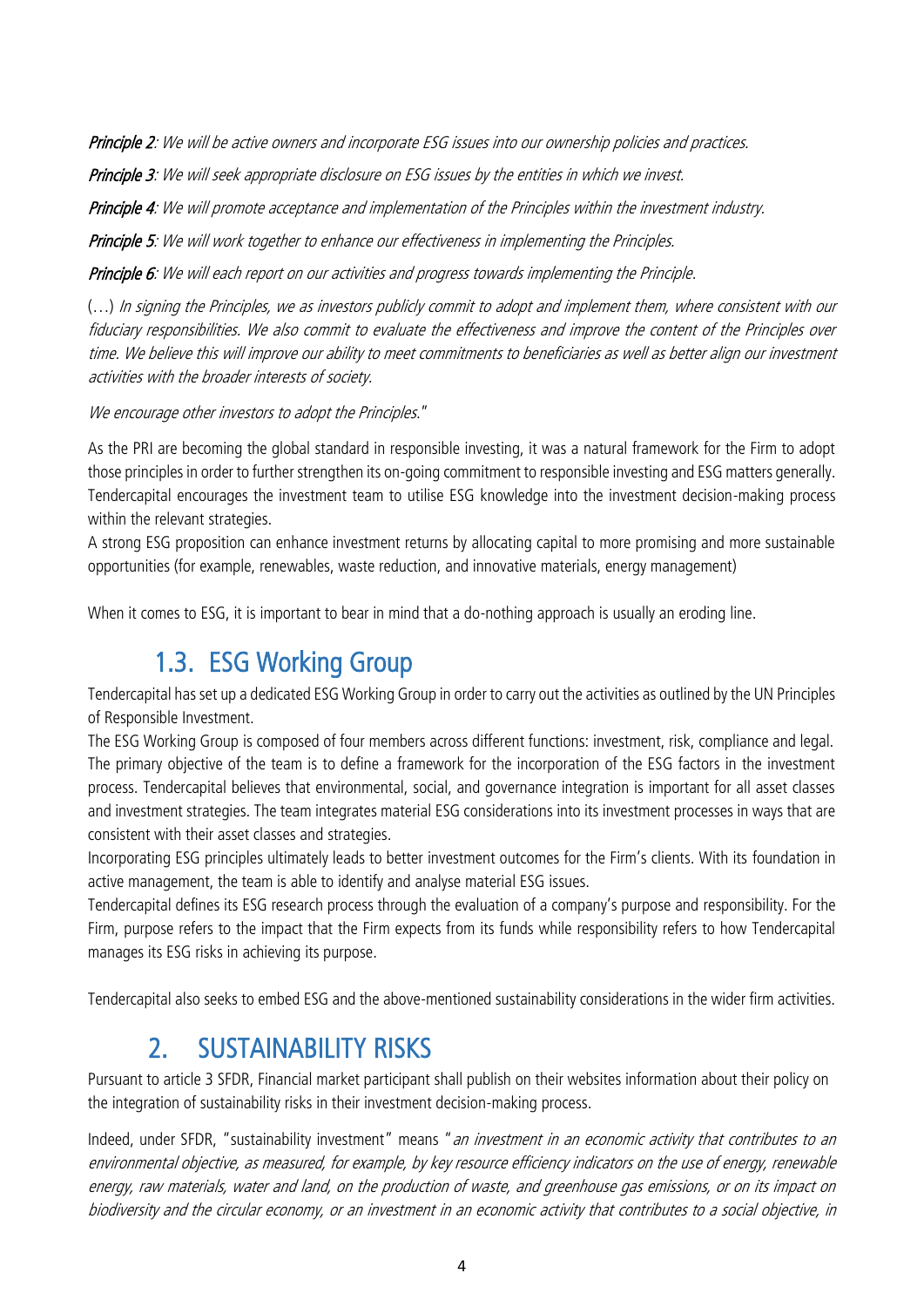particular an investment that contributes to tackling inequality or that fosters social cohesion, social integration and labour relations, or an investment in human capital or economically or socially disadvantaged communities, provided that such investments do not significantly harm any of those objectives and that the investee companies follow good governance practices, in particular with respect to sound management structures, employee relations, remuneration of staff and tax compliance".

In light of this, Tendercapital therefore, as investment firm, has drawn up and keep up to date this ESG policy which contains, *inter alia*, the mandatory disclosures required by the SFDR.

The extent to which sustainability risks represent potential or actual material risks to an investment, they are considered by the Firm in its investment decision making and risk monitoring for all of the portfolios it manages. Along with any other material risk, Tendercapital will consider sustainability risks in order to seek to maximize long-term risk-adjusted returns for a portfolio. In the event that a sustainability risk arises, this may cause the Firm to determine that a particular investment is no longer suitable and to sell it or decide not make an investment in it.

An assessment is undertaken of the likely impacts of the sustainability risks on the returns of the portfolios. Assessment of sustainability risks is complex and requires subjective judgements, which may be based on data which is difficult to obtain and may be incomplete, estimated, out of date or otherwise materially inaccurate. Even when identified, there can be no guarantee that the Firm will correctly assess the impact of sustainability risks on the investments or proposed investments.

The impacts following the occurrence of a sustainability risk may be numerous and may vary depending on the specific risk, region and asset class. In general, where a sustainability risk occurs in respect of an asset, there could be a negative impact on, or entire loss of, its value.

#### 2.1. Tendercapital Sustainable Investment Approach

<span id="page-4-0"></span>The investment team of Tendercapital has the aim of identifying sustainability factors that are likely to positively affect the financial viability and operations of companies. The team brings together a diverse set of skillsets, including investment banking, macroeconomics, lifecycle analysis and data science in order to reflect the complex nature of sustainability challenges.

The main approach followed by Tendercapital in incorporating the Six Principles for Responsible Investments of the United Nations in the investment analysis and in the decision-making process is a combination of different approaches to Responsible Investment, namely:

- 1. Screening and Exclusion
- 2. Integration of ESG factors

These approaches are applied differently across the investment strategies, taking into account the focus of each strategy, as well as the geographic and sector composition of the respective investment universe, with particular reference to the difference between equity and fixed income portfolios as specified in the relevant section below.

#### 3. ESG Exclusion Policy

<span id="page-4-1"></span>Exclusions, also known as negative screening process avoids investing in companies or sectors that are not consistent with a responsible investment approach due to ESG considerations, international conventions or principles.

Exclusion is a first step in implementing the United Nations Principles for Responsible Investment.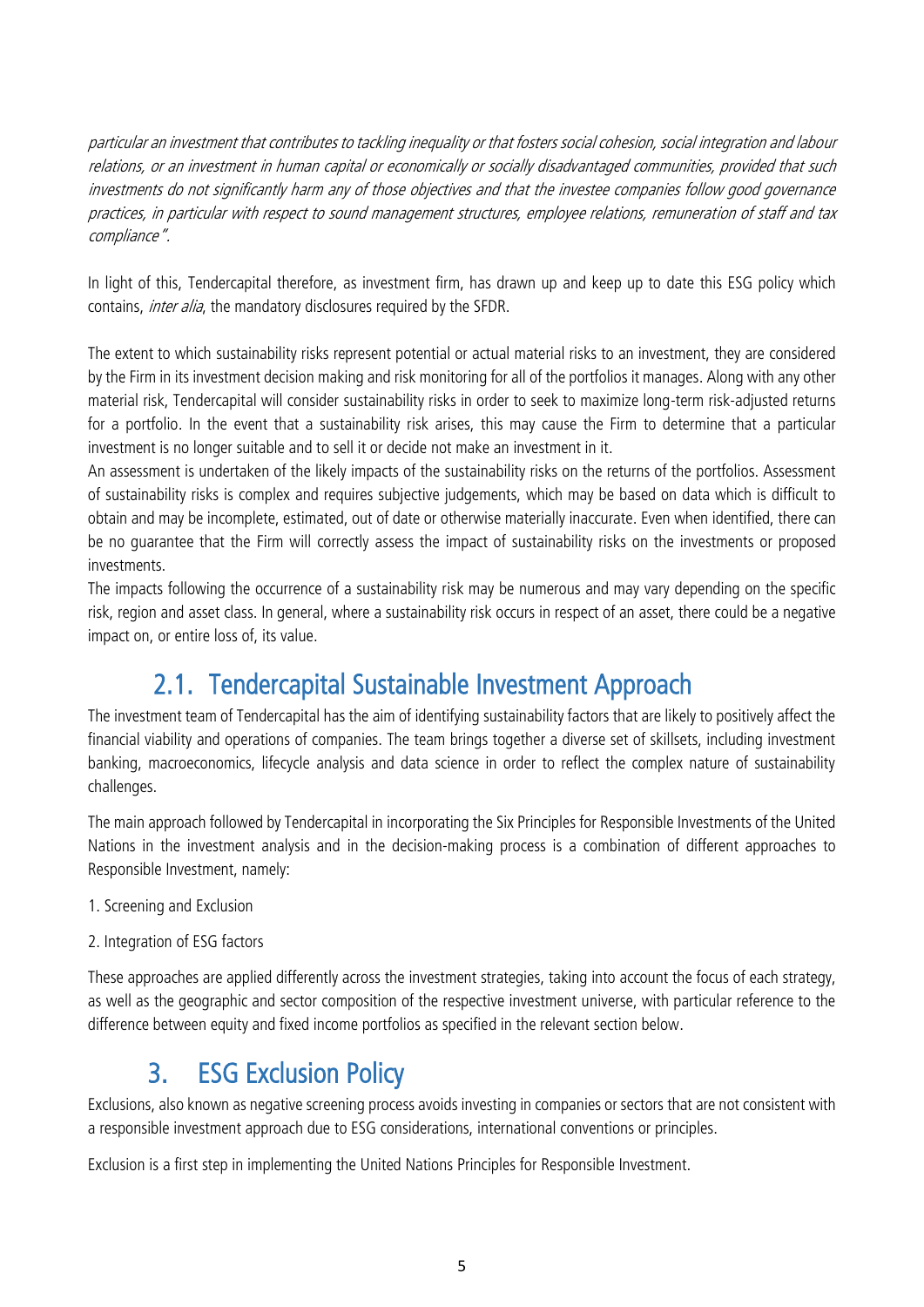Application of negative screening should only be applied in cases where companies fail to demonstrate a commitment towards improvement of practices or when a risk of recurrence exists. If an excluded company demonstrates positive changes in their policies and operations, the company may be re-included in the list of investable companies.

With regard to negative screening, Tendercapital, as a first step in every type of investment universes, complies with the recommended exclusion list of companies applied by Norges Bank<sup>1</sup>. The Norges Bank exclusion list is based on recommendations from the Norwegian Council on Ethics (appointed by the Norwegian Ministry of Finance). Moreover, exclusions are regulated by the Guidelines for the observation and exclusion of companies from the Government Pension Fund Global, adopted by the Ministry of Finance on 18 December 2014<sup>2</sup>.

In its investment decision making process, Tendercapital follows the same exclusion criteria applied by Norges Bank, which comprise criteria for product-based observation and exclusion of companies and criteria for conduct-based observation and exclusion of companies. The criteria are as follows:

#### 1. Criteria for product-based observation and exclusion of companies

a) Tendercapital commit not to invest in companies, which themselves or through entities they control:

i) produce weapons that violate fundamental humanitarian principles through their normal use;

ii) produce tobacco; or

**.** 

iii) sell weapons or military material to States that are subject to investment restrictions on government bonds.

b) Observation or exclusion may be decided for mining companies and power producers which themselves or through entities they control:

i) derive 30% or more of their income from thermal coal;

ii) base 30% or more of their operations on thermal coal;

iii) extract more than 20 million tonnes of thermal coal per year; or

iv) have a coal power capacity of more than 10,000 MW from thermal coal.

c) In assessments pursuant to subsection (b) importance shall also be given to forward-looking assessments, including any plans the company may have that will change the level of extraction of coal or coal power capacity relating to thermal coal, reduce the income ratio or business share based on thermal coal and/or increase the income ratio or business share relating to renewable energy sources.

d) Recommendations and decisions on exclusion of companies based on subsections (b) and (c) above shall not include green bonds issued by the company in question where such bonds are recognised through inclusion in specific indices for green bonds or are verified by a recognised third party.

2. Criteria for conduct-based observation and exclusion of companies

Investee companies may be put under observation or be excluded if there is an unacceptable risk that the company contributes to or is responsible for:

a) serious or systematic human rights violations, such as murder, torture, deprivation of liberty, forced labour and the worst forms of child labour;

<sup>1</sup> Norges Bank Investment Management exclusion list is available onlin[e https://www.nbim.no/en/the-fund/responsible-investment/exclusion-of-companies](https://www.nbim.no/en/the-fund/responsible-investment/exclusion-of-companies)

<sup>&</sup>lt;sup>2</sup> Guidelines for the observation and exclusion of companies from the Government Pension Fund Global, adopted by the Ministry of Finance on 18 December 2014 is available onlin[e https://www.nbim.no/en/organisation/governance-model/guidelines-for-observation-and-exclusion-from-the-fund/](https://www.nbim.no/en/organisation/governance-model/guidelines-for-observation-and-exclusion-from-the-fund/)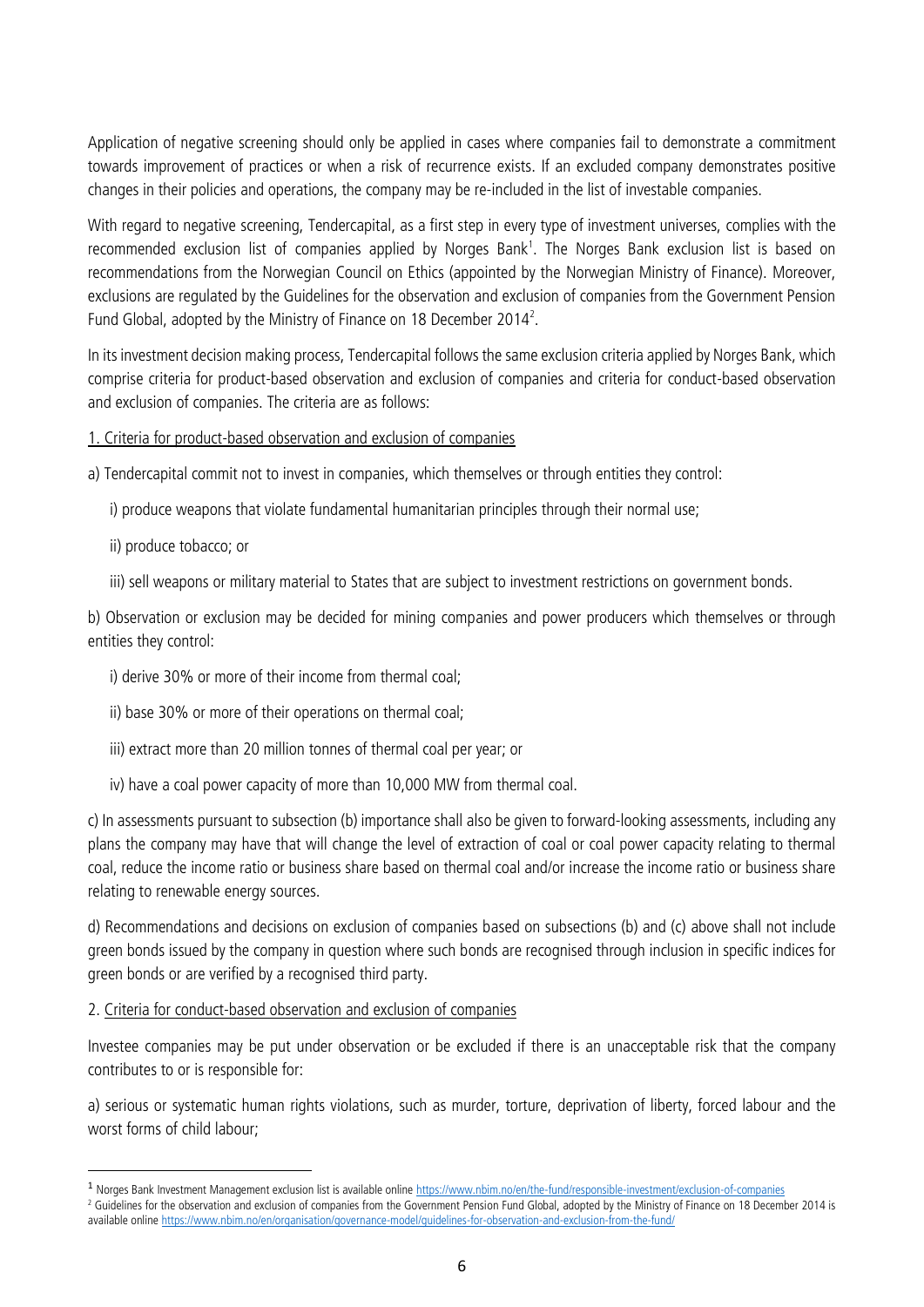b) serious violations of the rights of individuals in situations of war or conflict;

c) severe environmental damage;

d) acts or omissions that on an aggregate company level lead to unacceptable greenhouse gas emissions;

e) gross corruption; or

f) other particularly serious violations of fundamental ethical norms.

The ESG Working Group will review the abovementioned exclusion list on an annual basis reserving itself the right to update the exclusion criteria at any point in time to respond to relevant developments and legal requirements.

#### 4. Tendercapital Approach to the Governance Factor

<span id="page-6-0"></span>Good governance practices are the backbone of successful investments. The governance aspect of the investee companies involves developing an appropriate culture that will support the delivery of sustainable business performance avoiding excessive risk taking and through appropriate conduct of business operations. Tendercapital fiduciary duty recognized the importance of identifying potential risk factors in regards to the governance practices. Good governance practices incorporate requirements amongst other with regards to sound management structures, employee relations, remuneration of staff and tax compliance. Moreover, the SFDR requires that products classified as Article 8 or Article 9 products do not invest in (securities issued by) companies who do not follow good governance practices. The investment team evaluates the corporate governance of the investee companies taking into account the geography where the company resides. Accountability and alignment are among the relevant factor considered in the evaluation process of the board of directors and the management team. MSCI<sup>3</sup> database is also utilized in order to verify potential material issues affecting the governance sphere.

With reference to sound employee relations, business ethics and tax compliance, good governance ensures the absence of high or severe conflicts or controversies. The monitoring of ongoing and incoming controversies and investee management ability to address emerging issues lays the background for governance assessment. Through a set-up of alert system with third-party ESG data provider, the Firm is continuously acknowledged of investee controversies. Whenever there is a change in the degree of controversy or ESG rating of the investee companies, the investment team receives the relevant information. On a monthly basis, the investment team take evidences of controversies to the ESG Committee for an in-depth discussion and the following monitoring of issues evolution.

#### 5. EQUITY

**.** 

<span id="page-6-1"></span>At Tendercapital, Responsible investments principles are adopted with the incorporation of ESG in the analysis process and portfolio construction phase. For the equity platform an ESG integration process follows the above mentioned initial exclusion screening.

#### 5.1. ESG Integration Approach

<span id="page-6-2"></span>The ESG integration is the practice of incorporating relevant ESG information or analysis, along with traditional measures, into the investment decision-making process to improve the long-term financial performance of portfolios.

The investment team leverages the ESG integration process through the systematic and explicit inclusion of material ESG factors into the investment analysis and investment decision, focusing in particular on those ESG factors that have the

<sup>&</sup>lt;sup>3</sup> MSCI is an independent ESG research provider offering a comprehensive global database for analyzing equity and corporate bond investments from an ESG perspective. MSCI uses a rule based methodology to identify industry leaders and laggards according to their exposure to ESG risks and how well they manage those risks relative to peers.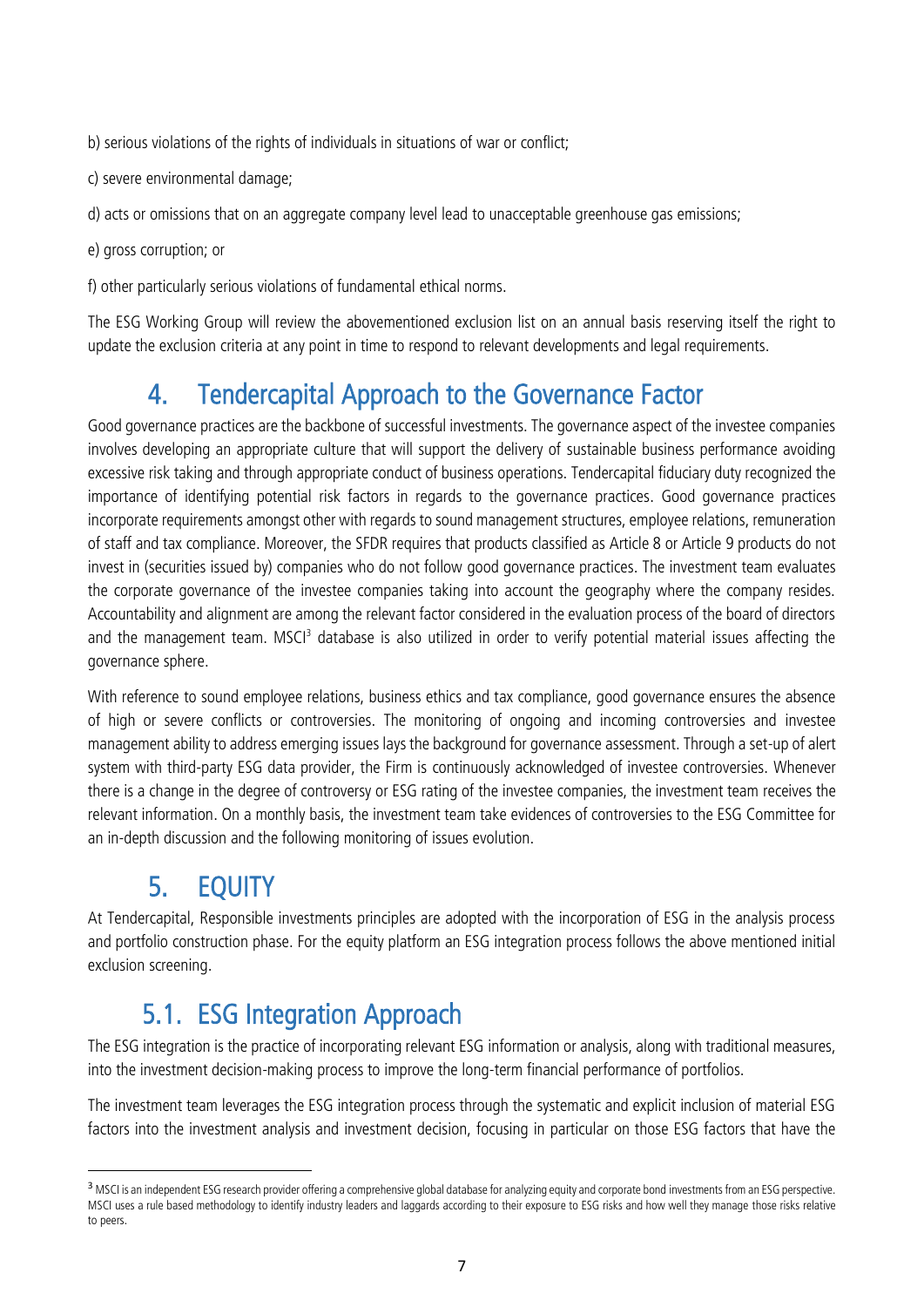potential to impact the value of the investment. The extent of these impacts depends on the issuer, the industries and geographies in which they operate and the nature and time horizon of the investment.

In making investment decisions, the ESG criteria are taken into account during the valuation adjustment. Therefore, a company's ESG performance will be thoroughly considered in Tendercapital's investment decision.

Tendercapital's investment team adjust forecasted financials (such as revenues, operating costs, asset book value and capital expenditure) or company valuation models for the expected impact of material ESG factors. The material ESG factors are identified in relation to the sector and geography in which the company operates.

The investment process encompasses various stages including:

• Qualitative analysis: analysis of the reference industry, business model, company's strategy and management quality;

• Quantitative analysis: financial forecasting and valuation. It includes the integration and quantification of ESG factors deemed material;

• Investment decision: definition of the Strategic Asset Allocation (SAA).

The assessment of ESG factors is carried out in two different phases. A preliminary analysis leveraging ESG Provider and other external sources is carried out in order to assess the investable universe. A proprietary ESG integration process is then carried out at company level.

#### <span id="page-7-0"></span>5.1.1. The equity approach to the environmental factor

Tendercapital recognizes the science on climate change and acknowledges the impact it will have on economies, market and the broader societies. Climate change has been described as one of the key risks to the stability of the financial markets.

The physical risks resides primarily from inaction on climate change and includes, among others, more severe and frequent weather events that could compromise the long-term value of the investments.

The transition risks resides in the adaptation to a low carbon economy. The process could mean that some sectors of the economy face big shifts in asset value or higher costs of doing business. Our investment team acknowledge policy, legal and technology risks dictated by a transition to a low-carbon economy.

The investment team focuses on physical and transition risks poses by the climate change and the transition to a low carbon economy.

Tendercapital's approach to the environmental factors involves the analysis of historical information and the quantification of the preparedness for climate change of the investee companies.

Carbon footprinting is a useful metrics employed by the investment team for evaluation the portfolio's contribution to global emission. Tendercapital recognized the limited dimension of the metric in the quantification of climate change and is committed to improve the scope of analysis going forward.

Calculating the carbon footprint of a portfolio considers the GHG emissions (scope 1, 2 and 3) of each constituent company, weighted by the exposure to that issuer in the portfolio. This provides a weighted carbon intensity (emissions/€ invested) for the portfolio, which can be compared to a benchmark. Tendercapital reports regularly the carbon footprint of its portfolios at sector level in comparison to the carbon footprint of the Stoxx Europe 600.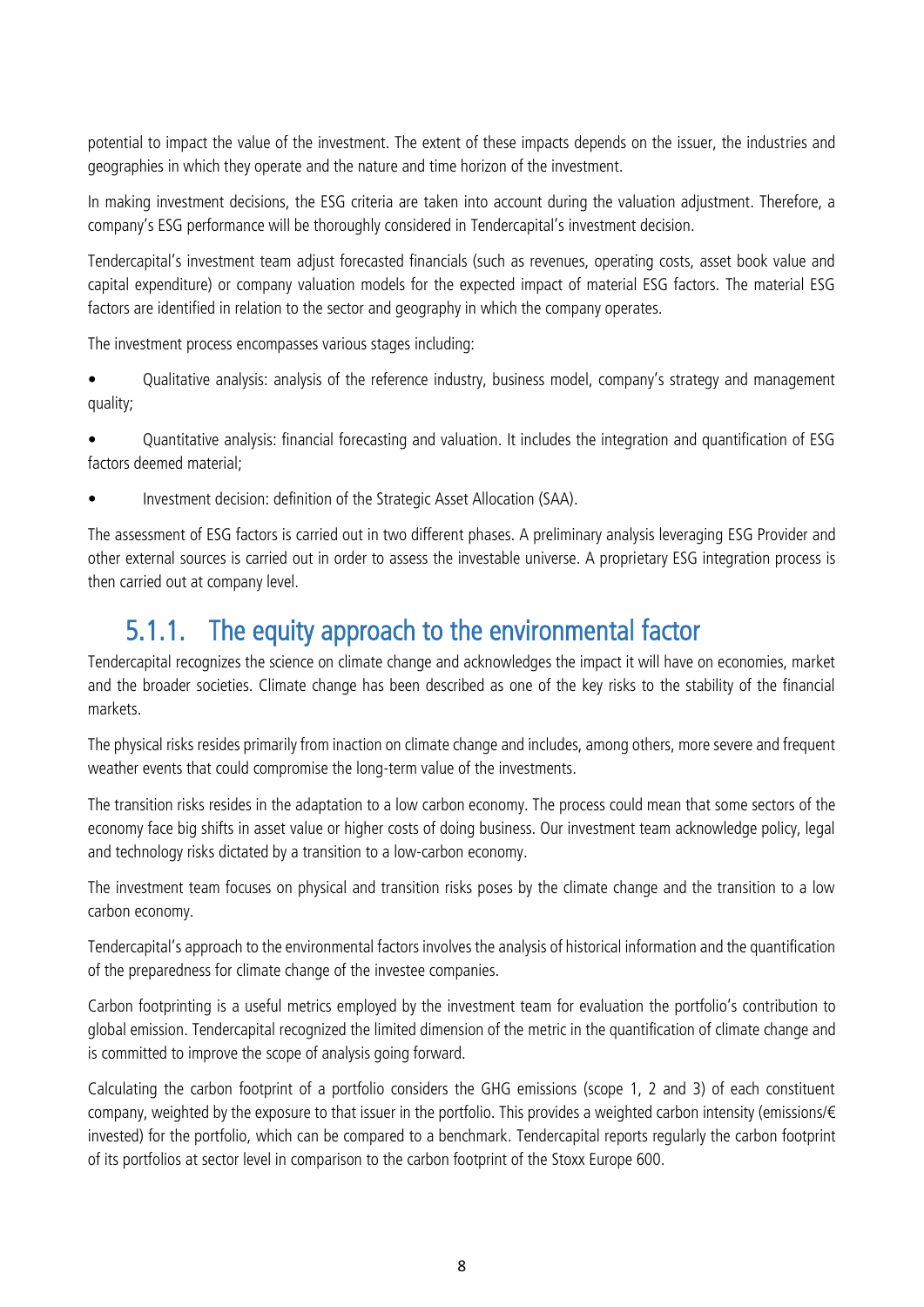#### 5.1.2. The equity approach to the social factor

<span id="page-8-0"></span>The Firm's approach to the social factors involves the analysis of various factors that could impede the economic activity of the investee companies and materially affect the value of the investment. The social factors considered includes among others labour practice, customer privacy, data security, access and affordability, product quality and safety, customer welfare, selling practices and product labelling.

The investment team carries out a preliminary analysis of the investee companies leveraging the MSCI database for the identification of existing controversies in the social sphere. The investment teams analyzes the risks to the social factors in relation to the sector and geography in which the company operates through the identification of relevant issues in accordance to the SASB materiality framework<sup>4</sup>. SASB standard are a useful framework regarding sustainability issues that are likely to impact corporate ability to create value over the long term.

#### 6. FIXED INCOME

**.** 

<span id="page-8-1"></span>As lender of capital, fixed income investors influence investee ability to fund operations. From this perspective, sustainability analysis incorporation in investment decisions directly impacts companies in setting the cost of funding favoring businesses with a more sustainable footprint.

As fixed income investments have an asymmetric risk/return profile and upside opportunities are limited in nature, the assessment of the downside risk is at the core of investments in the asset class and more compelling than grasping opportunities. That is the reason why ESG incorporation is of foremost importance and specifically ESG risks represent a key driver in credit analysis and portfolio management.

At Tendercapital, Responsible investments principles are adopted with the incorporation of ESG in the analysis process and portfolio construction phase. For the fixed income platform, a mix of screening tools and ESG integration process applies.

To this extent, the Tendercapital ESG incorporation framework for fixed income investments is based on the identification of major risks tackled through a screening process identifying companies with weak scoring on relevant sustainability factors. The identification of laggards does not coincide with the automatic outing from the investment universe, but has the aim to individuate those issuers for which an integrated ESG analysis is deserved in order to thoroughly assess the investment opportunity.

#### 6.1. Screening process: identification of laggards

<span id="page-8-2"></span>The aim of the screening process is to identify companies that label as laggards. Laggards are those companies with poor sustainability scoring that bear the highest downside and default risks.

In order to identify laggards, a proprietary screening approach is applied. The approach set specific score threshold at sector level that investee companies must achieve. The threshold definition is based on the analysis of an internal benchmark represented by the Bloomberg Euro-Aggregate: Corporate Index (LECPTREU Index).

On a sector specific level, the defined threshold is linked to environmental or social themes based on a materiality principle. The scores (E and S pillar scores) upon which the process relies are provided by the ESG Provider MSCI. To define the relevant score (E or S) that represent the threshold at sector level the distribution of scores is analyzed based on benchmark

<sup>4</sup> SASB (Sustainability Accounting Standards Board) Standards identify the sustainability information that is financially material, which is to say material to understanding how an organization creates enterprise value. That information – also identified as ESG (environmental, social, and governance) information – is designed for users whose primary objective is to improve economic decisions.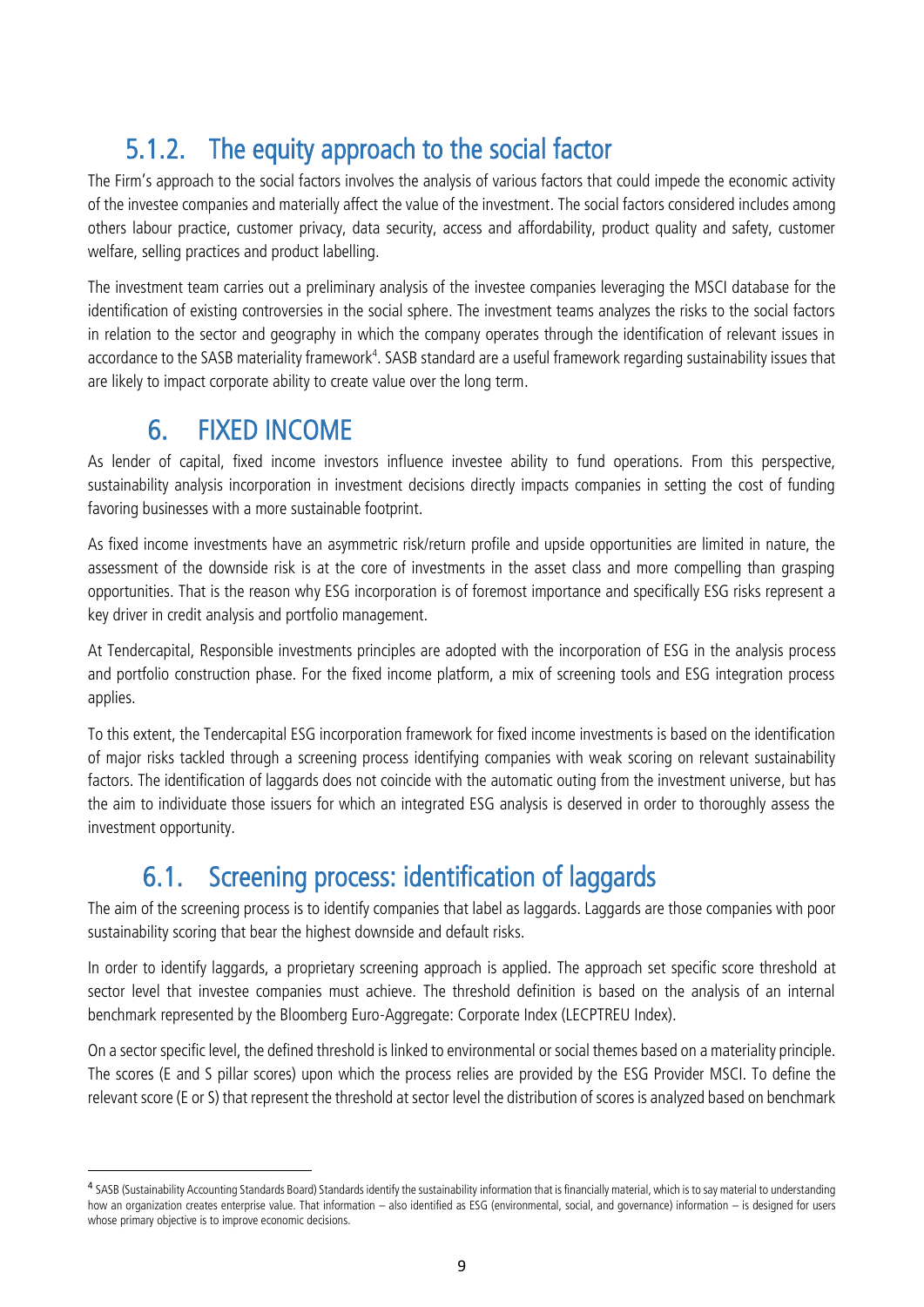issuer weight in the specific sector. The threshold is identified as the highest relevant score of the last quintile of the distribution of scores for each specific sector.

Table 1 in the appendix 1 of this document shows ESG relevant factors internally considered at sector level in the definition of the screening threshold. For the purpose of defining the most relevant factor, an internal assessment is paired with materiality indications provided by the SASB framework.

#### 6.2. The Investment Process: a "comply or explain" approach

<span id="page-9-0"></span>Once the relevant thresholds are identified, each investment opportunity can be labelled as "compliant" or "laggard".

While as per academic and industry standard the negative screening process lead to the outing from the investment universe of the laggard issuers, Tendercapital strongly believes that providing investors with a pure negative approach would be detrimental to its goal of active investor. It relies on this assumption the interpretation the Firm attributes to its screening process.

Therefore, while "compliant" labelled investment opportunities may enter the asset allocation without further due diligence on ESG side, the investment manager can decide to include a "laggard" issuer in the portfolio after an in-depth qualitative analysis and risks assessment. Therefore, a "comply or explain" approach is the backbone of the ESG incorporation process in fixed income investments.

The ESG integration model adopted for "laggards" basis its ground on an overall initial assessment on elements of strength and weaknesses related to sustainability issues. Once the outcomes of the qualitative analysis emerge, the integration in the quantitative financial model is performed through the adjustment of forecasted variables. Adjustments implemented in financial models encompass, but is not limited to, financial variables as sales growth, cost trend, marginalities, investment needs and asset impairment.

While the issuer can be labelled as laggard on an environmental or social factor, the integration model encompass a comprehensive analysis on sustainability factors.

We acknowledge the limit of screening issuers on a synthetic score related to a specific ESG factor and the level of discretion in the process and this is the reason why Tendercapital decided not to automatically opting out from potential opportunities arising through "laggard" issuers. Nonetheless, the Firm considers the screening process a fundamental lever for getting conscience of potential higher than average risks.

#### 6.3. Technical Remarks

<span id="page-9-1"></span>The definition of the threshold at sector level is updated annually during the month of January in order to dynamically follow the update of relevant scoring by the ESG Provider. At each update of thresholds, an analysis at single portfolio level is performed in order to evaluate whether issuers deemed compliant with the previous threshold become laggard. To that extent, the Firm has 60 days in order to adjust the portfolio or integrate the ESG analysis needed.

Although the coverage of data providers and the reporting of sustainability data is rapidly improving for corporate issuers, specifically when dealing with small/mid cap and high yield investments the risk of lacking official score emerge. The lack of ESG data and scores impairs the screening process and the identification of laggard issuers. Tendercapital commits to a minimum portfolio coverage of 75%.

#### 7. Principal Adverse Impacts

<span id="page-9-2"></span>Pursuant to Article 4 SFDR, financial market participants shall disclosure whether or not they consider principal adverse impacts of investment decisions on sustainability factors. According to Article 4, paragraph 2 SFDR, Tendercapital informs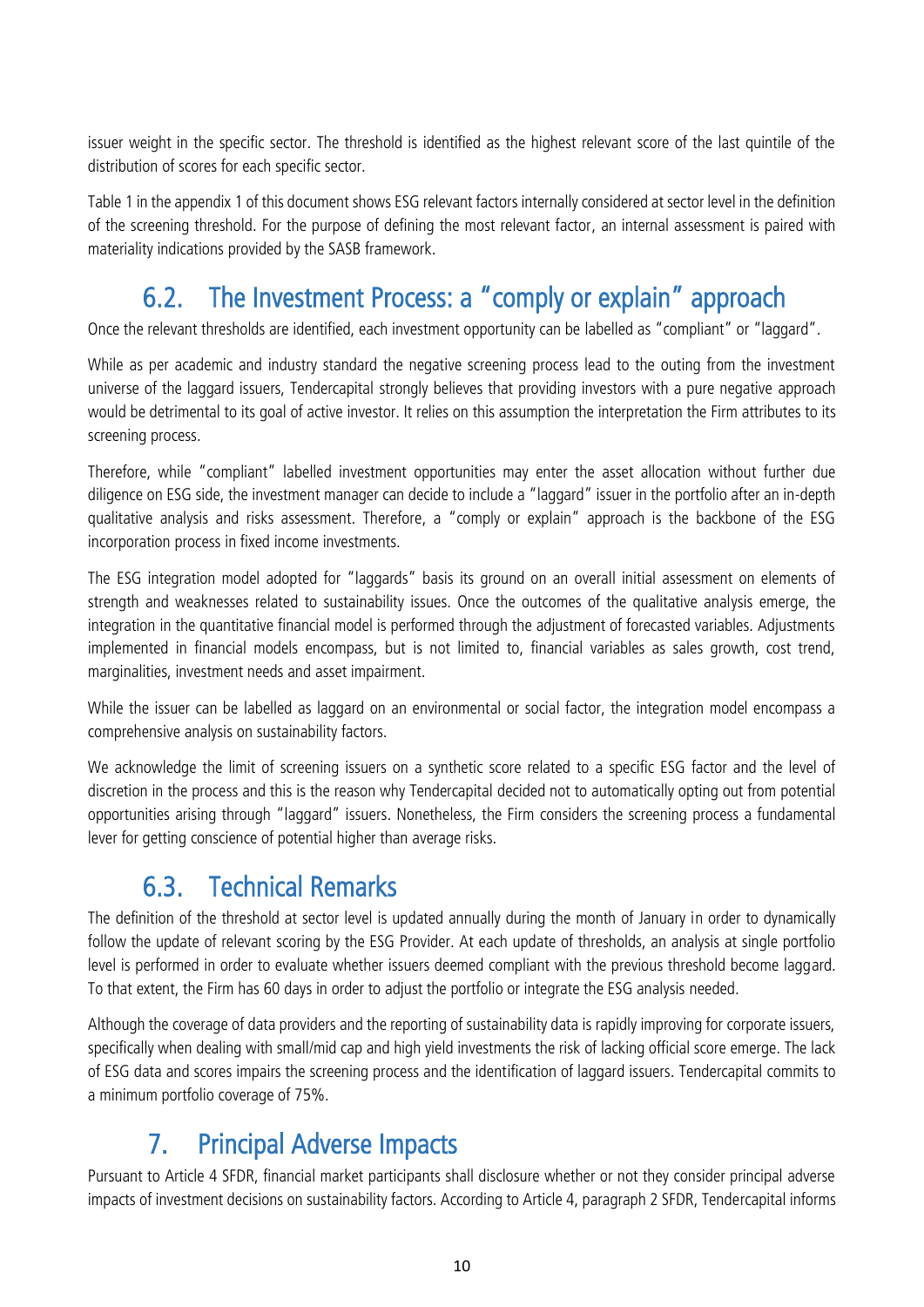that although in general it considers some of the principal adverse impacts of its investment decisions, it is currently in no condition and no mandatory obligation to consider such principal adverse impacts. This is mainly due to the fact that the relevant legal framework is still not completed at the moment (in particular the Regulatory Technical Standards, whose entry into force is currently envisaged for 1<sup>st</sup> January 2023).

Tendercapital reserves the right to consider the principal adverse impacts of investment decision on sustainability factors when the technical regulatory paradigm has finally entered into force.

#### 8. Status of this Policy

<span id="page-10-0"></span>This policy will be reviewed annually by the ESG Working Group and has to be approved by the Board of Directors of the Firm.

This policy is communicated solely for information purposes and neither constitutes an offer to buy, an investment advice nor a solicitation to sell a product. This policy is neither a contract nor a commitment of any sort and the information contained therein is communicated without taking into account the specific investment objectives, financial situation or particular need of any particular investor.

Although it has been prepared based on sources that Tendercapital considers to be reliable, information remains inevitably incomplete, based on data established at a specific time and may be changed without notice.

Tendercapital accepts no liability whatsoever, whether direct or indirect, that may arise from the use of information contained on this material. Tendercapital can in no way be held responsible for any decision or investment made on the basis of this information.

The information contained in this document is deemed accurate as at February 15, 2022.